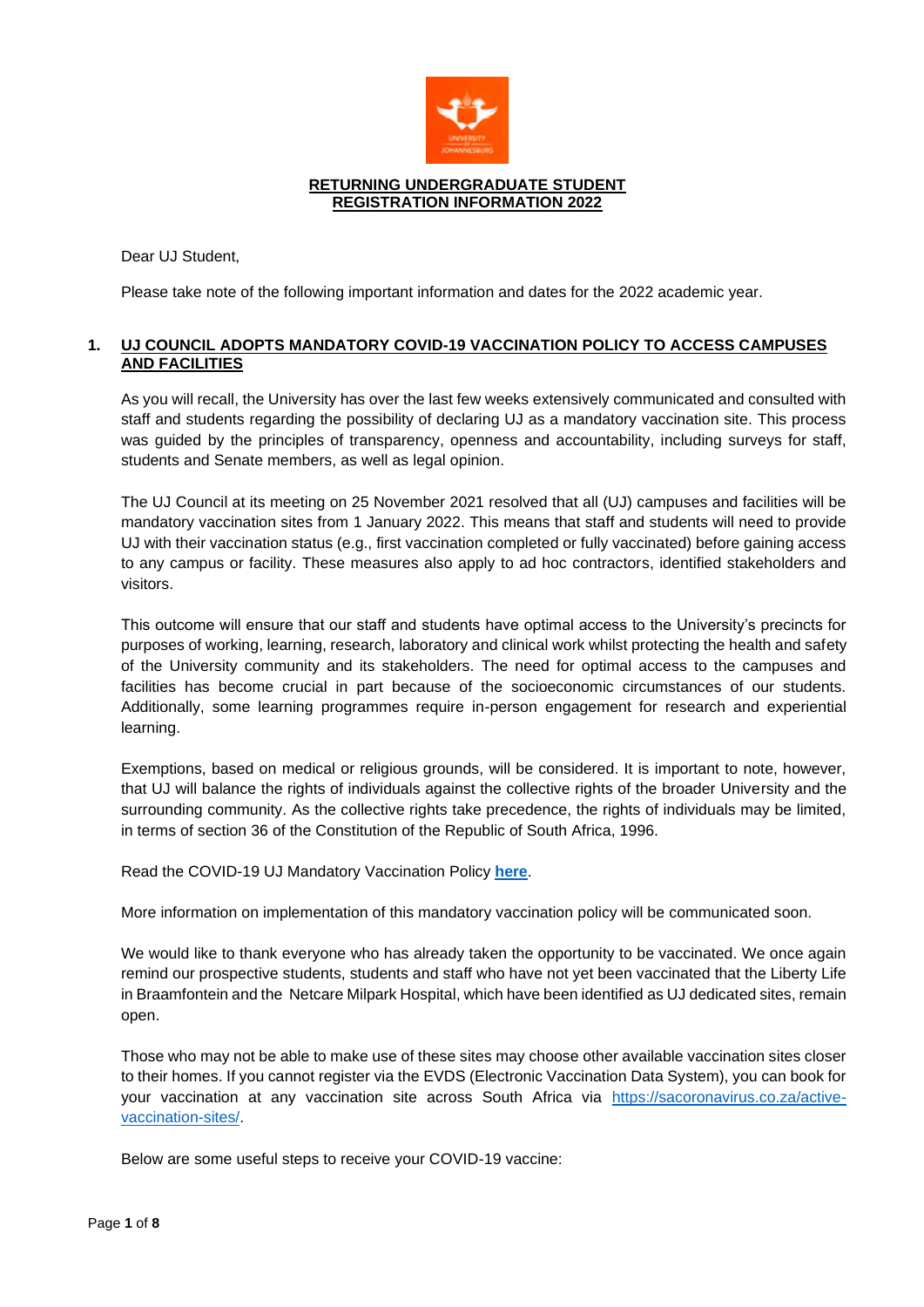- 1.1 Register for the Covid-19 vaccine on the government's EVDS system [\(https://vaccine.enroll.health.gov.za/#/\)](https://vaccine.enroll.health.gov.za/#/)
- 1.2 Visit the confirmed vaccination site on the date and time of your booking.
- 1.3 Take your EVDS SMS as proof of registration and your proof of identity (South African ID or passport) to the vaccination site. Alternatively,
- 1.4 Walk-in to any vaccination site to register and vaccinate.

We appreciate your cooperation and support in this effort as we work together to ensure that the University remains a safe place for everyone. Protecting our community requires all of us to do our part.

Once registered, you will receive an automated enquiry to disclose your vaccination status information (i.e., first vaccination completed or fully vaccinated). The vaccination code received via the Department of Health's EVDS (Electronic Vaccination Data System) must be submitted for verification purposes.

Fully vaccinated students' access cards will be activated for all campuses and facilities. Partially vaccinated students (e.g., first vaccination completed if the specific vaccine required two doses) are conditionally registered with access granted to the campuses and facilities. Accommodation in campus residences will be allowed. Students have until 31 March 2022 to comply with the conditional registration, i.e. to become fully vaccinated or risk having their studies cancelled.

Un-vaccinated students will receive a conditional registration status. Two categories of un-vaccinated conditionally registered students will apply. Students who plan to be vaccinated: They will be conditionally registered and have until 31 March 2022 to become fully vaccinated. Until partially registered, they will not have access to campus or facilities. Students who do not plan to be vaccinated: Under exceptional circumstances, they can apply for exemption. Only health/religious grounds will be considered (as per guidelines of the policy document). If the exemption request is approved, the student will need to present a weekly negative PCR COVID-19 test before being allowed to access the any campus or facility. The student can at any time decide to get vaccinated and submit their details via the online electronic system. If the exemption request is not approved, the student's access card will not be activated for access to any campus or facility and the conditional registration will be cancelled if not fully vaccinated by 31 March 2022.

# **2. REGISTRATION DETAILS**

Registration commences **on 17 January 2022 until 11 February 2022 (only online, off-campus registration will be allowed)** for returning/continuing students.

Access registration at<https://tinyurl.com/UJregistration> and follow the step-by-step guide.

You will only be able to register off-campus. The University cannot guarantee your space if you do not register **on/or before the closing date of registration.** Note that the registration dates may be adjusted in which case such detail will be formally communicated to you.

Students who have only second semester modules that are outstanding will also be required to register during the registration period in January 2022.

Please take note, in the case of compulsory modules that have not been passed in the previous year, the registration system has been set up to register those compulsory modules first.

Students in contact programmes who interrupt their studies are required to apply for special permission from the relevant Faculty/College to continue their studies. Continuation of studies, after an interruption, is not guaranteed and may be subject to conditions since certain qualifications are being phased out. For a full list of programmes being phased out, please consult your respective faculty yearbook. <https://www.uj.ac.za/faculties/>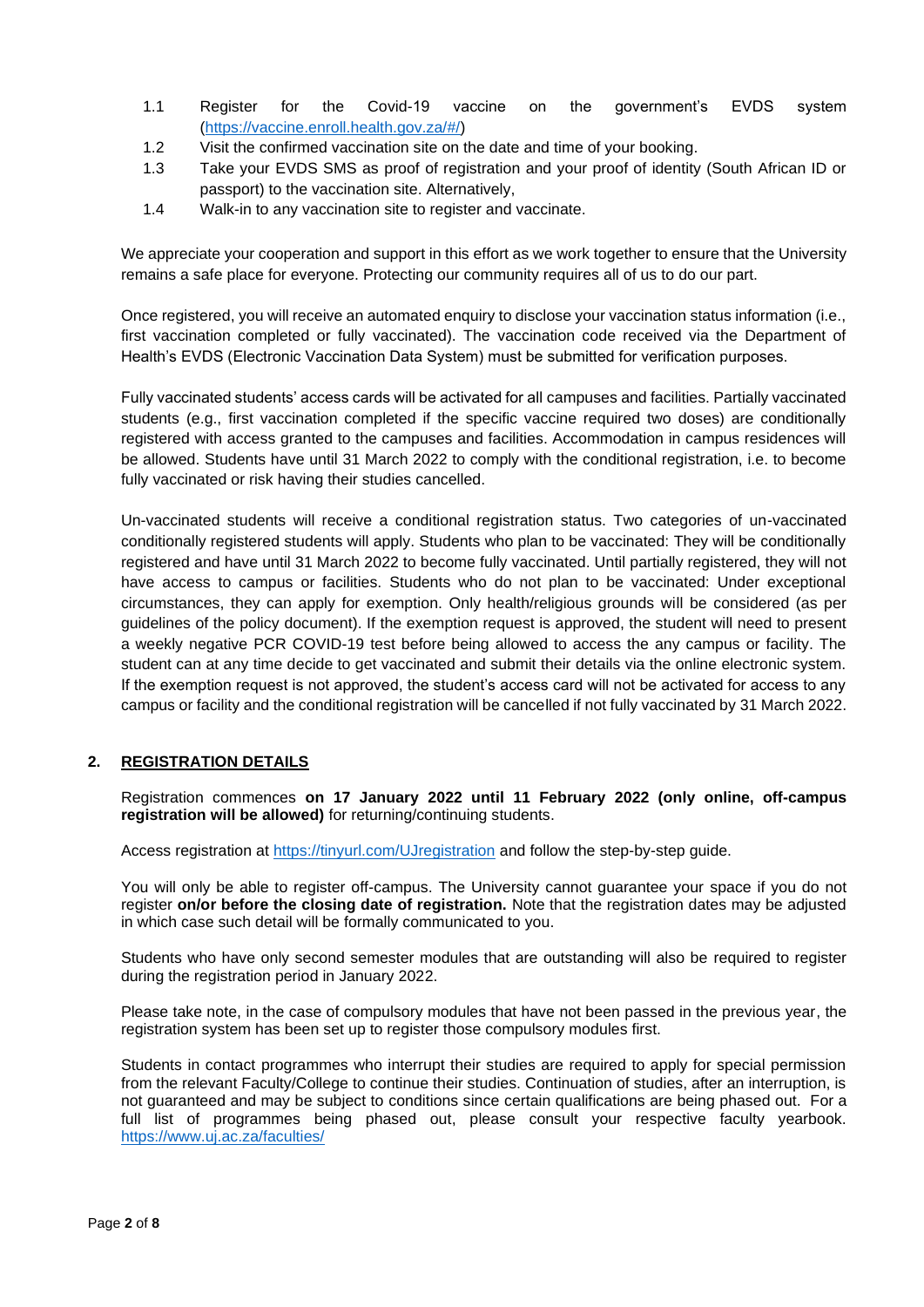**Students may not attend lectures for a programme or module if they are not registered for it.** Students have to review their proof of registration, to ensure that their modules/programme registration is correct.

# **PLEASE NOTE: THIS LETTER PROVIDES INFORMATION ON REGISTRATION AND IS NOT AN ADMISSION LETTER.**

### **3. TRANSFER STUDENTS**

Please note that space for transfer students is limited. An official academic record is required together with the syllabus outline for the module for which credit is requested. Credit transfer requests must be discussed and approved by the relevant Faculty Office.

### **4. PAYMENTS**

All students, including students whose fees are paid by sponsors or employers, are required to pay the following minimum amounts in order to register:

**Day students (tuition fees) –** All students not residing in the residences – **R3 870.00**

**Residence students (tuition fees and residence deposit) –** Only students with acceptance letters from residences – **R6 470.00**

Residence students who are provisionally selected/waiting for a space in residence only pay: **R3 870.00**

### **Payment methods:**

- Credit cards (E-payments) will reflect on your UJ student account immediately. Alternative payment methods used will not reflect immediately and may impact on securing a place.
- For online E-payments please use the following link: [https://ulink.uj.ac.za](https://ulink.uj.ac.za/)
- **4.1 Please note that should you decide not to continue with your studies, you have to cancel your registration at the University.**

#### **4.2 The following cancellation rules apply:**

#### **4.2.1 Total cancellation of studies**

- Cancellation on or before 25 February 2022: In this case, a total refund of your paid tuition fees and/or residence fees (where applicable) may be processed except for the registration fee and ICT levy.
- Cancellation after 25 February 2022 as indicated in point 4.2.2.

#### **4.2.2 Cancelation of modules**

| <b>First Semester Modules</b>                           | <b>Second Semester Modules</b>                                 |
|---------------------------------------------------------|----------------------------------------------------------------|
| • Cancellation on or before 25 February 2022: No fees   | • Cancellation on or before 29 July 2022: No fees              |
| payable                                                 | payable                                                        |
| • Cancellation on or before 8 April 2022: 50% credit is | • Cancellation on or before 2 September 2022:                  |
| granted                                                 | 50% credit is granted                                          |
| • Cancellation after 8 April 2022: No credit is granted | • Cancellation after 2 September 2022: No credit<br>is granted |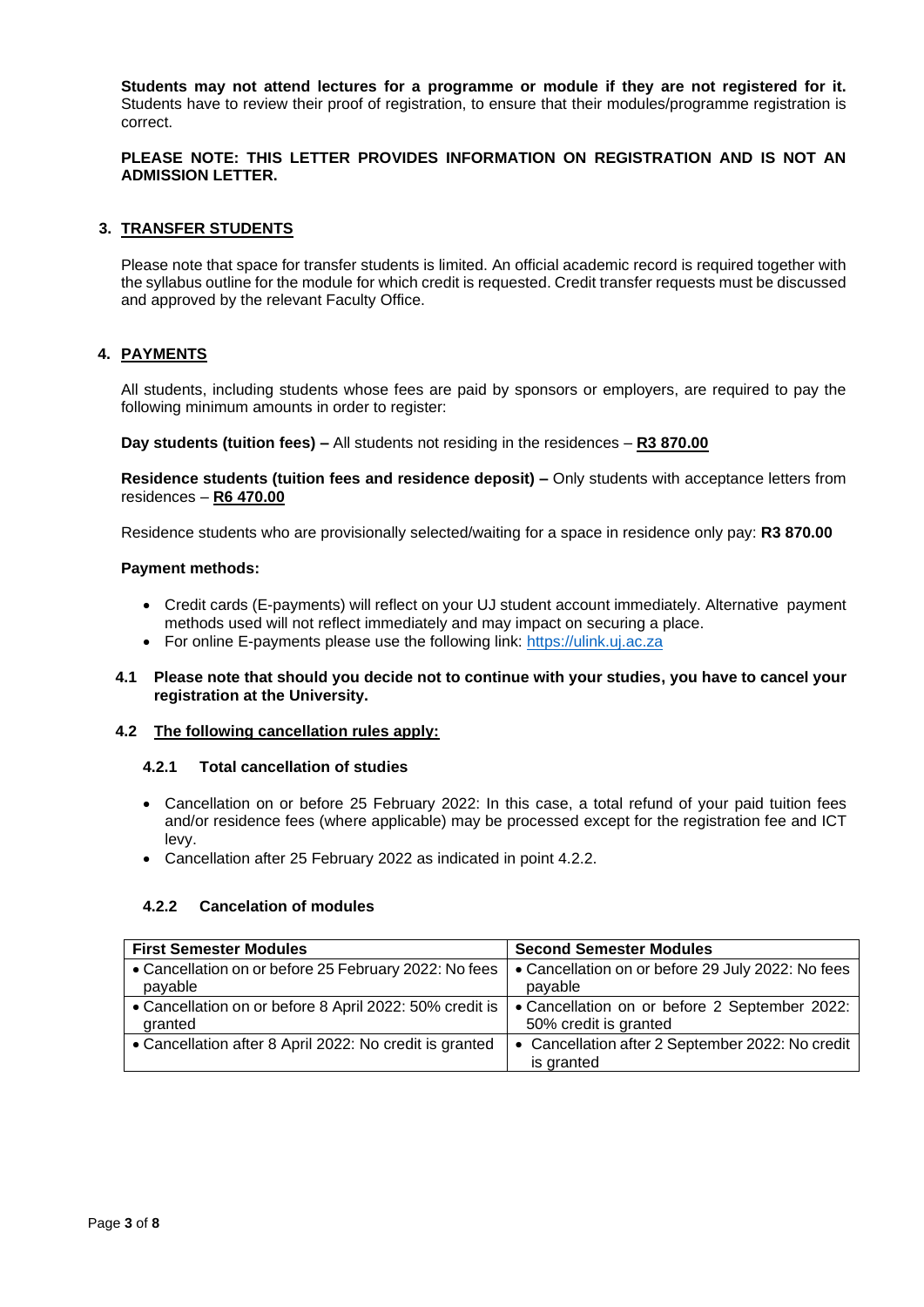### **Year Modules**

- Cancellation on or before 25 February 2022: No fees payable
- Cancellation on or before 08 April 2022: 75% credit is granted
- Cancellation on or before 29 July 2022: 50% credit is granted
- Cancellation after 29 July 2022: No credit is granted

# **5. CHANGES TO REGISTRATION**

- Students will be able to **add or cancel modules** on the **online registration** system [https://ulink.uj.ac.za.](https://ulink.uj.ac.za/)
- Telephonic cancellations will not be accepted.
- Additions of modules can only be done during the registration period. No further additions of modules will be permitted.
- Requests for cancellation or change of studies should be submitted to the relevant faculty officer in the faculty where you are registered. Failure to do so will result in students being liable for the fees for the relevant year.
- Students who fail to notify the University officially before the prescribed dates will forfeit any claim to the reimbursement.

# **6. STUDENT ACCESS CARDS**

Student/access cards for transfer (new seniors) can be made on-campus (after you have registered) from Monday 17 January 2022 until Friday 11 February 2022 between 08:00 to 16:00.

In the event you have lost your student card and need a replacement, the replacement fee for a new card must be paid on campus at the cashiers. You can then have a new card made at one of the following venues accompanied with your proof of registration and proof of payment for replacement card:

| <b>CAMPUS</b> | <b>DATE</b>          | <b>VENUE</b>                                                           |
|---------------|----------------------|------------------------------------------------------------------------|
| <b>APB</b>    | 17 Jan – 11 Feb 2022 | Con Cowan Building, Bring your own device venue, 2 <sup>nd</sup> floor |
| <b>APK</b>    | 17 Jan – 11 Feb 2022 | D1 Lab 208                                                             |
| DFC           | 17 Jan – 11 Feb 2022 | Samsung Venue, 2 <sup>nd</sup> Floor, QK Building                      |
| <b>SWC</b>    | 17 Jan – 11 Feb 2022 | GNA09, Robert Sobukwe Building                                         |

# **7. HANDHELD DEVICES FOR STUDENTS**

For minimum specifications and information about handheld devices, please use the following link <https://tinyurl.com/ElectronicDevicesUJ>

# **8. APPEALS**

Should you want to appeal the academic exclusion (F7 or 7F), you may submit an appeal to your College/ Faculty via the online appeals platform at [https://ulink.uj.ac.za](https://ulink.uj.ac.za/) from **13 December 2021 until 23 January 2022.**

### **PLEASE NOTE: Students who have not been promoted to the following year of study should consult with the relevant College/Faculty Officer about adding modules during the registration period.**

The following students will not be able to register:

- Students with some form of exclusion due to a transgression.
- Students with an academic exclusion (F7/7F/BF/DF) result code.

# **9. ACADEMIC REGULATIONS**

The Academic Regulations for 2022 will be available on<https://tinyurl.com/UJregulations> and uLink.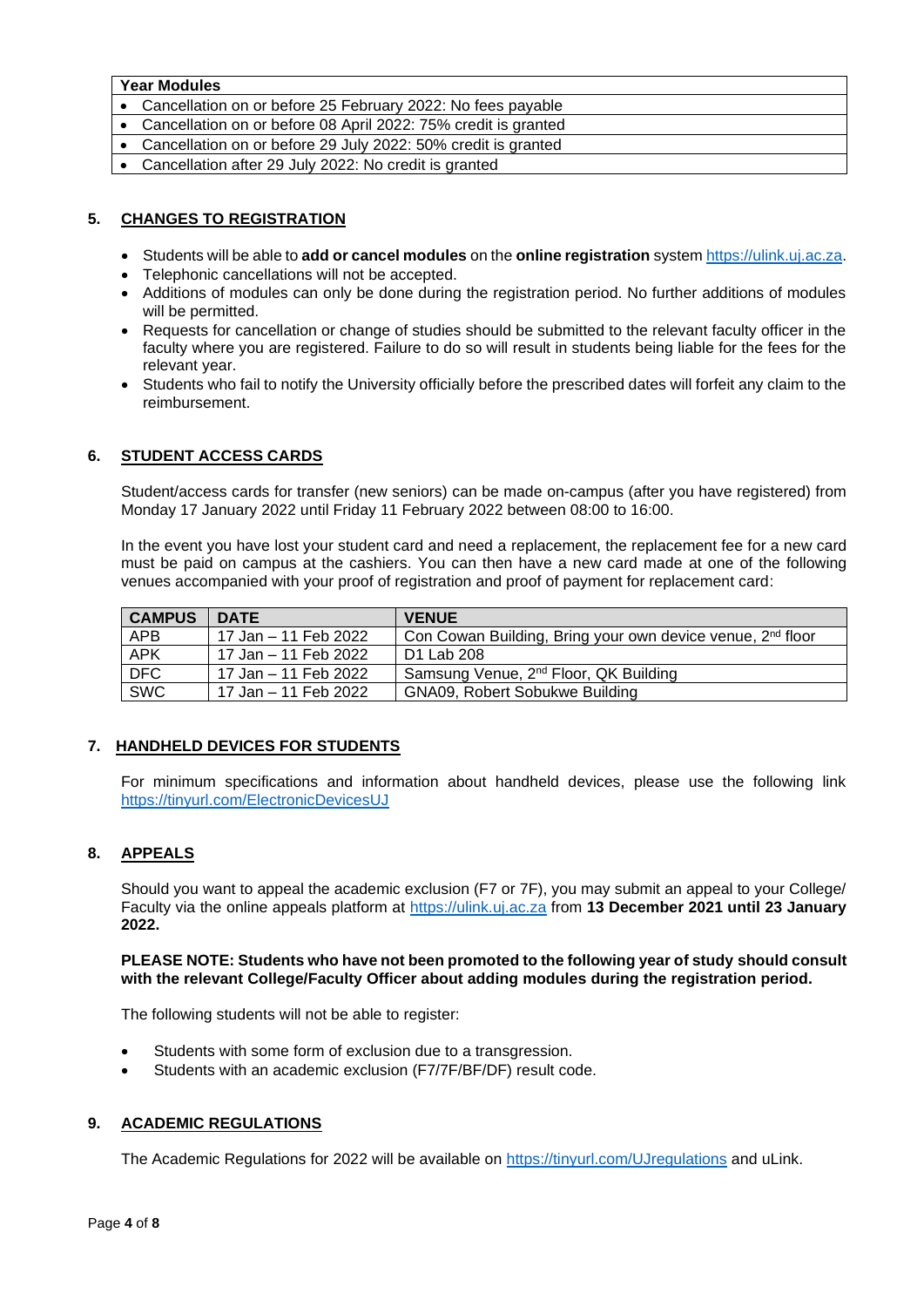### **10. FACULTY RULES AND REGULATIONS (YEARBOOK) 2022**

2022 Faculty Rules and Regulations (Yearbooks) will be available on College/Faculty web pages. <https://www.uj.ac.za/faculties/>

### **11. TIMETABLES**

The 2022 undergraduate lecturing and final assessment (exam) timetables, plus test dates will be available at the following link [https://www.uj.ac.za/study-uj-and-aid/timetables/.](https://www.uj.ac.za/study-uj-and-aid/timetables/)

Other timetable related documents (e.g. the 2022 UJ Academic Calendar, the various timetable formats and information regarding lecturing timetable switches) will be included.

Postgraduate timetables are available from the relevant department.

Personalised lecturing timetables are accessible via uLink after registration.

#### **12. MERIT BURSARIES**

Merit bursaries will automatically be allocated to your student account. For more information, please follow this link [https://tinyurl.com/UJMeritBursaries.](https://tinyurl.com/UJMeritBursaries)

# **13. INTERNATIONAL STUDENTS**

Students who are abroad and will still be in their home countries during the registration period may be allowed to register conditionally under the conditions explicated (see point 14). (International students who are in South Africa at the time of registration are not eligible for conditional registration.)

The Division for Internationalisation will be assisting with off-campus clearance from Monday 10 January 2022. The University would like to encourage students to make use of the off-campus clearance and registration process.

Temporary Residence Visa holders (i.e. Study, Work, Critical Skills Visa, and Relative with an endorsement to study at the University of Johannesburg or Diplomatic Permit), Special Dispensation (i.e. ZEP) need to submit proof of valid medical aid cover, registered and administered in South Africa according to the Medical Schemes Act .

First-time registering students with a Temporary Resident Visa (i.e. Study, Work), with an endorsement to study at the University of Johannesburg or Diplomatic Permit need to submit certified copies of passport and/or a valid visa.

Permanent Residence Permit holders, Asylum Seekers, and Refugees with valid permits are required to submit a certified copy of the permit.

Compliance clearance documents i.e. medical aid, Visa must be uploaded via the registration platform. [https://ulink.uj.ac.za](https://ulink.uj.ac.za/)

Follow this link <https://www.uj.ac.za/about/internationalisation/international-students/> for more information pertaining to document categories to be uploaded.

Should you require any additional assistance, feel free to contact our Internationalisation staff members listed at point 16.

#### **14. CONDITIONAL REGISTRATION FOR ACADEMIC PURPOSES**

*This pertains to where registration is approved on conditions different from the mandatory vaccination conditions (see section 1).*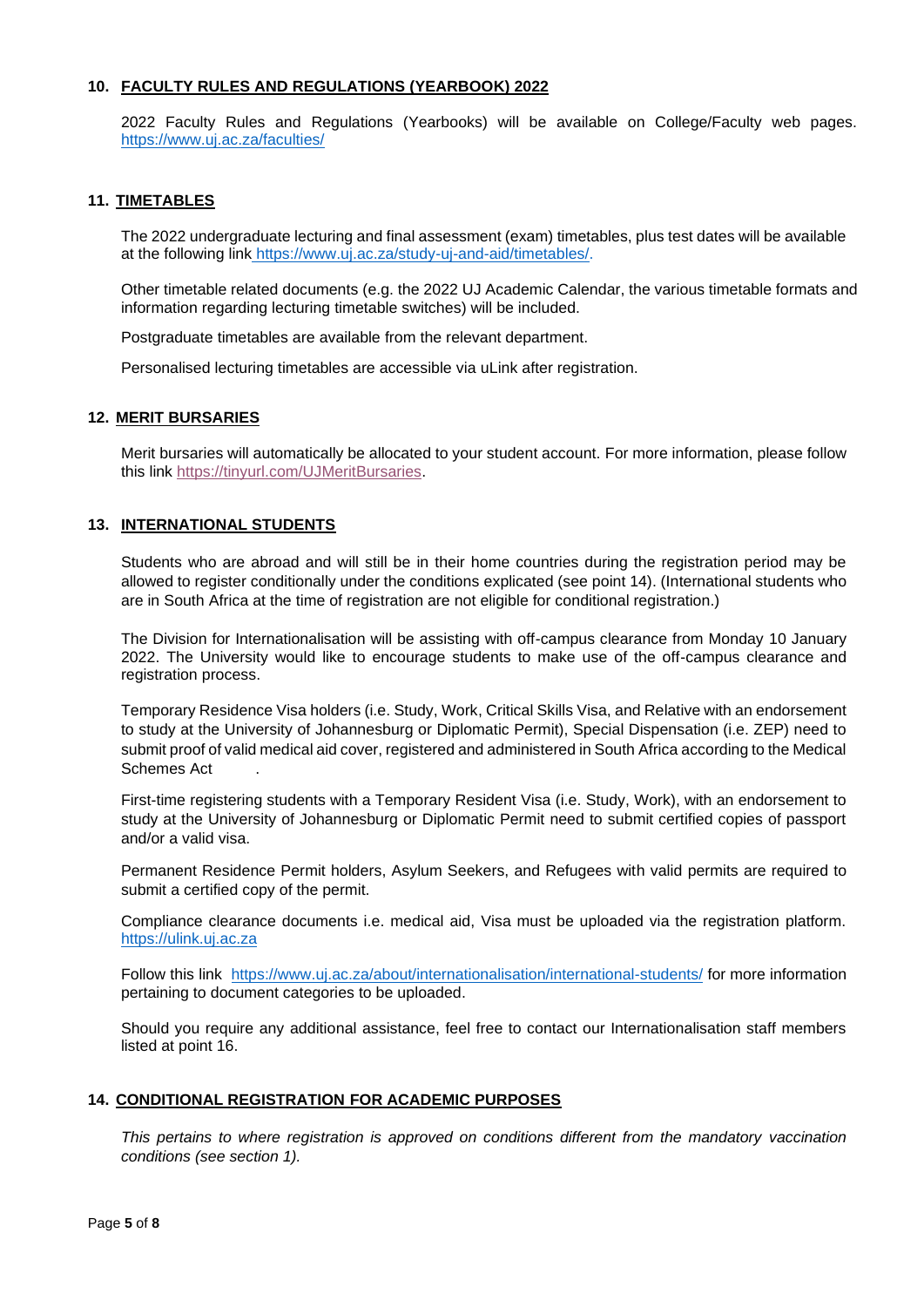Requests for conditional registration are approved by the relevant College/Faculty.

Conditions:

- 1. Registration must happen during the formal registration period.
- 2. Payment must be received for the applicable registration amount, which includes a non-refundable registration fee and ICT levy.
- 3. The conditional registration agreement must be signed (in addition to the standard registration agreement). The document is available on the registration page of the UJ website.
- 4. Submission of all required documents.
- 5. Where required, the attendance of in-person classes from 1 April 2022.

Please note that non-compliance with the conditions listed above by 11 March will result in cancellation of your registration by the College/Faculty. The standard cancellation rules in respect of fees will apply. Conditionally registered students are not eligible for placement in UJ residences. Upon full registration, students may be considered for placement in UJ residence, should there be space available.

# **15. ACADEMIC CALENDAR**

The University of Johannesburg Academic Calendar may be accessed at the following link <https://www.uj.ac.za/about/Pages/Academic-Calendar-and-Regulations.aspx>

# **16. FACULTY / COLLEGE / INTERNATIONALISATION AND GENERAL REGISTRATION SUPPORT**

The following registration support is available during weekdays 07:30 – 16:00

• Call Centre on 011 559 4555 or Online chat facility [www.uj.ac.za](http://www.uj.ac.za/)

| <b>COLLEGE OF BUSINESS AND ECONOMICS</b>                                      |                          |
|-------------------------------------------------------------------------------|--------------------------|
| AskCBE@uj.ac.za or lnuku@uj.ac.za or jsimelane@uj.ac.za                       |                          |
|                                                                               | Campus<br><b>Bunting</b> |
|                                                                               |                          |
| suek@uj.ac.za or andronican@uj.ac.za                                          | Road<br>Campus           |
|                                                                               | Soweto                   |
| bobbyk@uj.ac.za or matebogom@uj.ac.za                                         | Campus                   |
| <b>FACULTY OF ART, DESIGN AND ARCHITECTURE</b>                                | <b>CAMPUS</b>            |
| amaritz@uj.ac.za or hselolo@uj.ac.za                                          |                          |
|                                                                               |                          |
| <b>FACULTY OF ENGINEERING AND THE BUILT ENVIRONMENT</b>                       | <b>CAMPUS</b>            |
| web-engineering@uj.ac.za - Front Desk, Letters, QVS, Sick notes, F7 appeals   |                          |
| dinos@uj.ac.za - Department of Electrical Engineering Science                 | Kingsway                 |
| fulufhelom@uj.ac.za - Department of Mechanical Engineering Science            |                          |
| bnkosi@uj.ac.za - Department of Civil Engineering Science                     | Campus                   |
| web-engineering@uj.ac.za - Front Desk, Letters, QVS, Sick notes, F7 appeals   |                          |
| $maggyn@uj.ac.za - SLP Coordination$                                          |                          |
| thokom@uj.ac.za - Department of Civil Engineering Technology                  | Doornfontein<br>Campus   |
| pearln@uj.ac.za - Department of Mining                                        |                          |
| halwar@uj.ac.za - Department of Construction Management                       |                          |
| $v$ tmbola@uj.ac.za – Department of Quality and Operations Management         |                          |
| mmatapam@uj.ac.za - Department of Electrical Technology & Department of Urban |                          |
| and Regional Planning                                                         |                          |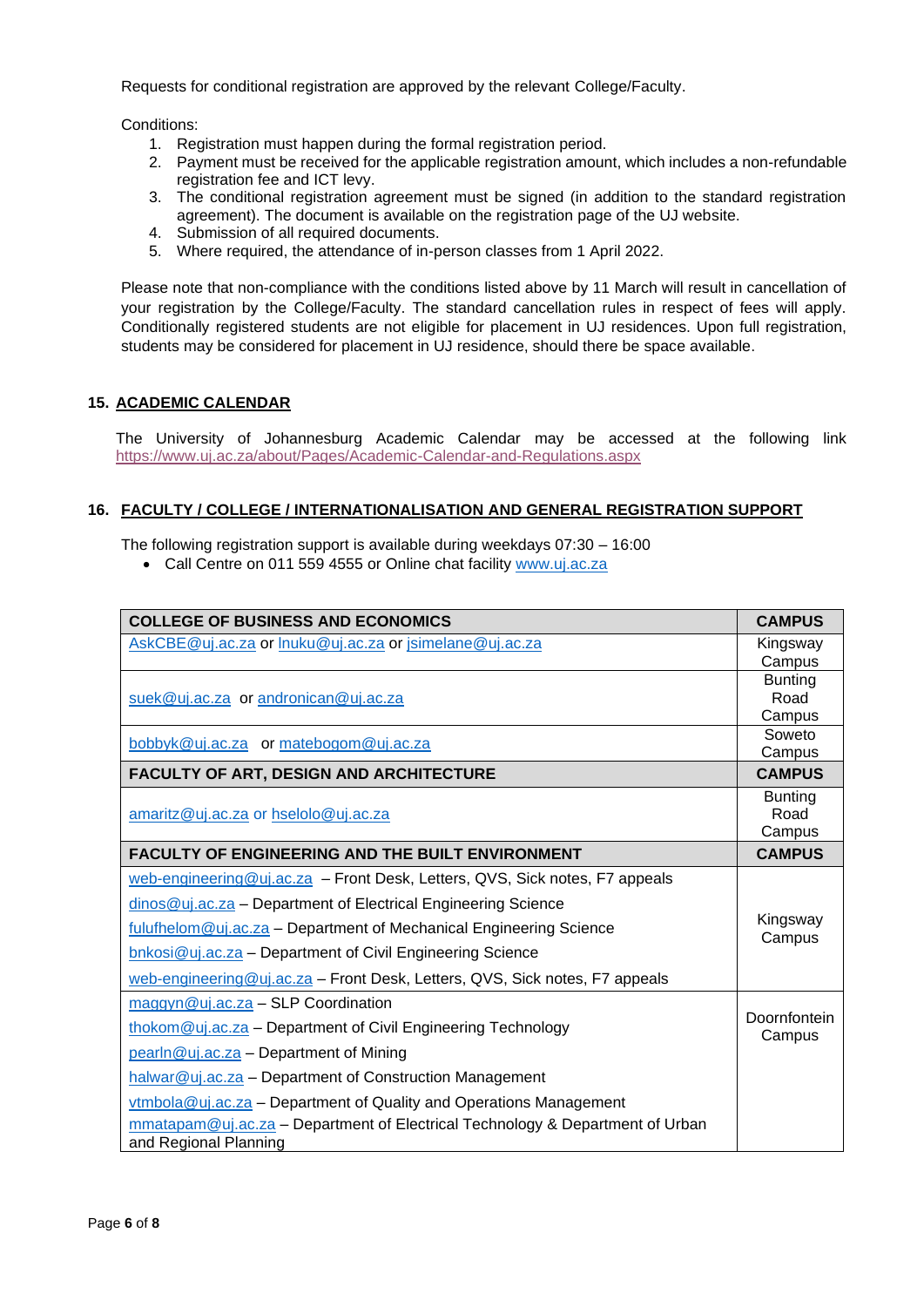| velnahm@uj.ac.za - Department of Mechanical and Industrial Engineering           | Doornfontein                     |
|----------------------------------------------------------------------------------|----------------------------------|
| matomer@uj.ac.za - Department of Chemical Engineering & Department of Metallurgy | Campus                           |
| nkhensanin@uj.ac.za - Nkhensani Ngobeni - School of Engineering Management       | <b>Bunting</b><br>Road<br>Campus |
| <b>FACULTY OF EDUCATION</b>                                                      | <b>CAMPUS</b>                    |
| eduqueries@uj.ac.za                                                              | All                              |
|                                                                                  | campuses                         |
| <b>FACULTY OF HEALTH SCIENCE</b>                                                 | <b>CAMPUS</b><br>Doornfontein    |
| web-healthscience@uj.ac.za                                                       | Campus                           |
| <b>FACULTY OF HUMANITIES</b>                                                     | <b>CAMPUS</b>                    |
| tmotaung@uj.ac.za (Surnames A-F)                                                 |                                  |
| Ivandenberg@uj.ac.za (Surnames G-K)                                              |                                  |
| ambozana@uj.ac.za (Surnames L-MAB)                                               |                                  |
| dbotman@uj.ac.za (Surnames MAC-MAQ)                                              |                                  |
| mercials@uj.ac.za (Surnames MAR-ME                                               |                                  |
| ifadal@uj.ac.za (Surnames MF-MOM)                                                | Kingsway                         |
| edwardl@uj.ac.za (Surnames MON-NC)                                               | Campus                           |
| mmackay@uj.ac.za (Surnames ND-NT)                                                |                                  |
| rjordaan@uj.ac.za                                                                |                                  |
| aphiwes@uj.ac.za (Surnames NU-SEK)                                               |                                  |
| hapes@uj.ac.za (Surnames SEL-TSH)                                                |                                  |
| stheunissen@uj.ac.za (Surnames TSI-Z)                                            |                                  |
|                                                                                  |                                  |
| rmosia@uj.ac.za / humanitiesreceph@uj.ac.za (Transcripts and Reception)          |                                  |
| evanwyk@uj.ac.za (Extended BA Degrees)                                           |                                  |
| <b>FACULTY OF LAW</b>                                                            | <b>CAMPUS</b>                    |
| thokozilem@uj.ac.za                                                              | Kingsway<br>Campus               |
| <b>FACULTY OF SCIENCE</b>                                                        | <b>CAMPUS</b>                    |
| Web-science@uj.ac.za - Undergraduate and Advanced Diplomas                       |                                  |
| geraldm@uj.ac.za and tinyikos@uj.ac.za - Honours                                 | All campuses                     |
| melissah@uj.ac.za and hazell@uj.ac.za - Master's/Doctoral                        |                                  |
| <b>INTERNATIONALISATION</b>                                                      | <b>CAMPUS</b>                    |
|                                                                                  | Kingsway                         |
| Mr Tshepang Marumo, +27 (0) 11 559 2096 or tshepangm@uj.ac.za                    | and Soweto                       |
|                                                                                  | Campus<br>Kingsway               |
| Mrs Mampou Ngqumshe, +27 (0) 11 559 4517 or mampoum@uj.ac.za                     | Campus                           |
| Mr Thabang Mothebe, +27 (0) 11 559 6510 or thabangm@uj.ac.za                     | Doornfontein<br>Campus           |
|                                                                                  | <b>Bunting</b>                   |
| Ms Palesa Makwela, +27 (0) 11 559 1027 or pmakwela@uj.ac.za                      | Road                             |
|                                                                                  | Campus<br>Kingsway               |
| Ms Shantelle Sass, +27 (0) 11 559 7780 or ssass@uj.ac.za                         | Campus                           |